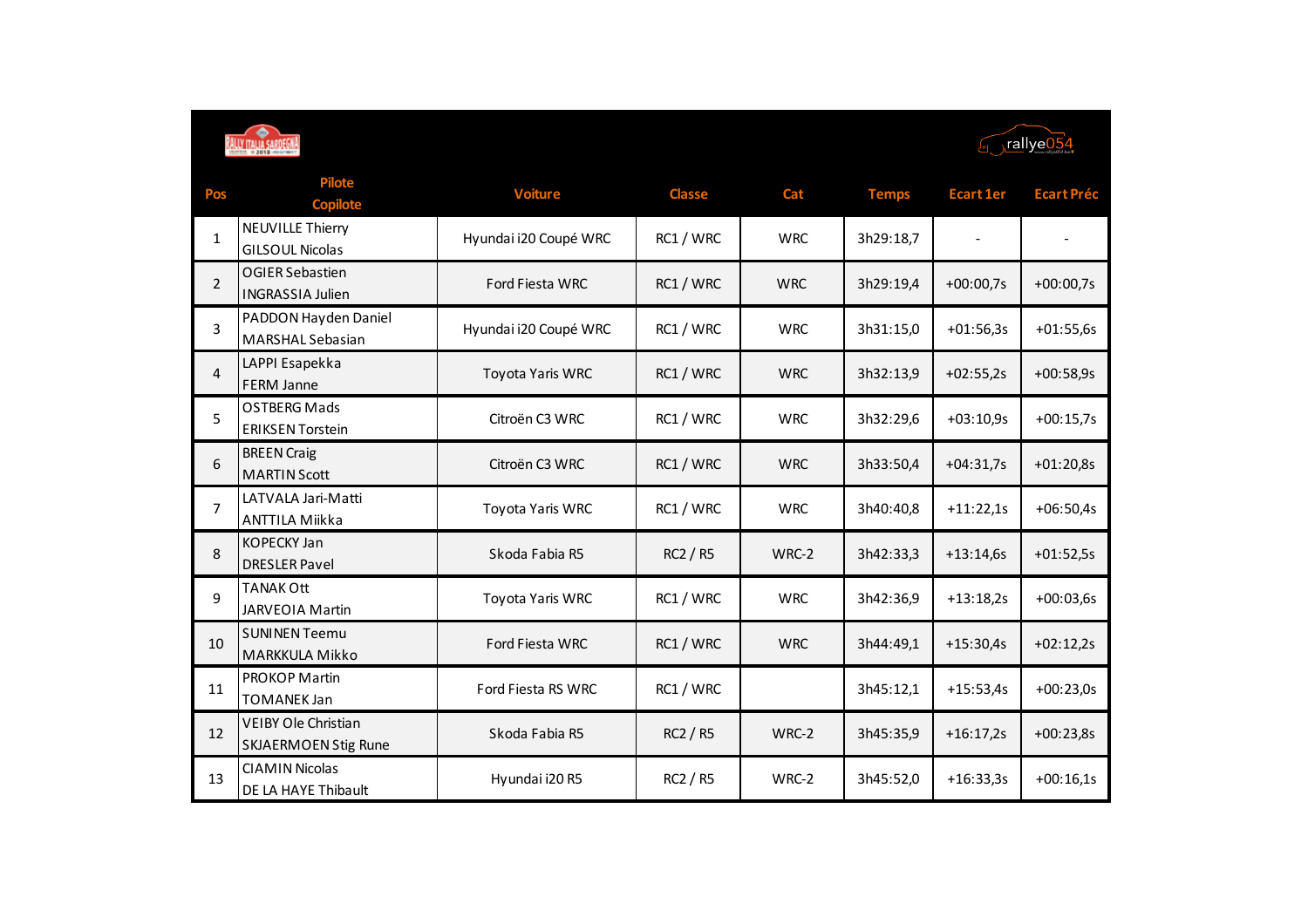| 14 | <b>EVANS Elfyn</b><br><b>BARRITT Daniel</b>         | Ford Fiesta WRC       | RC1 / WRC       | <b>WRC</b> | 3h47:15,2 | $+17:56,5s$ | $+01:23,2s$ |
|----|-----------------------------------------------------|-----------------------|-----------------|------------|-----------|-------------|-------------|
| 15 | <b>ANDOLFI Fabio</b><br><b>SCATTOLIN Simone</b>     | Skoda Fabia R5        | RC2 / R5        | WRC-2      | 3h49:05,5 | $+19:46,8s$ | $+01:50,3s$ |
| 16 | PIENIAZEK Lukasz<br>MAZUR Przemyslaw                | Skoda Fabia R5        | <b>RC2 / R5</b> | WRC-2      | 3h49:44,6 | $+20:25,9s$ | $+00:39,1s$ |
| 17 | <b>DETTORI Giuseppe</b><br>PISANO Carlo             | Skoda Fabia R5        | RC2 / R5        |            | 3h51:07,2 | $+21:48,5s$ | $+01:22,6s$ |
| 18 | <b>MIKKELSEN Andreas</b><br>JAEGER-SYNNEVAAG Anders | Hyundai i20 Coupé WRC | RC1 / WRC       | <b>WRC</b> | 3h55:07,0 | $+25:48,3s$ | $+03:59,8s$ |
| 19 | <b>BURGER Kees</b><br>VAN DER MAREL Rebecca         | Skoda Fabia R5        | <b>RC2 / R5</b> |            | 4h04:07,5 | +34:48,8s   | $+09:00,5s$ |
| 20 | <b>GUERRA Benito</b><br>ROZADA Borja                | Skoda Fabia R5        | <b>RC2 / R5</b> | WRC-2      | 4h08:14,4 | $+38:55,7s$ | $+04:06,9s$ |
| 21 | FRANCESCHI Jean-Baptiste<br><b>COURBON Romain</b>   | Ford Fiesta R2        | RC4/R2          | WRC-3      | 4h14:07,7 | $+44:49,0s$ | $+05:53,3s$ |
| 22 | LARIO Taisko<br><b>HAMALAINEN Tatu</b>              | Peugeot 208 R2        | RC4/R2          | WRC-3      | 4h16:38,3 | $+47:19,6s$ | $+02:30,6s$ |
| 23 | KAJETANOWICZ Kajetan<br>SZCZEPANIAK Maciej          | Ford Fiesta R5        | <b>RC2 / R5</b> | WRC-2      | 4h20:29,1 | $+51:10,4s$ | $+03:50,8s$ |
| 24 | LEFEBVRE Stephane<br>MOREAU Gabin                   | Citroën C3 R5         | <b>RC2 / R5</b> | WRC-2      | 4h24:57,7 | $+55:39,0s$ | $+04:28,6s$ |
| 25 | <b>BITTI Giovanni</b><br>COTTU Paolo                | Ford Fiesta R5        | <b>RC2 / R5</b> |            | 4h26:32,5 | $+57:13,8s$ | $+01:34,8s$ |
| 26 | <b>COOK Louise</b><br><b>DEVIS Stefan</b>           | Ford Fiesta R2        | RC4/R2          | WRC-3      | 4h40:12,5 | $+10:53,8s$ | $+13:40,0s$ |
| 27 | <b>GILL Gaurav</b><br><b>MACNEALL Glenn</b>         | Ford Fiesta R5        | <b>RC2 / R5</b> |            | 4h46:59,8 | $+17:41,1s$ | $+06:47,3s$ |
| 28 | COVI Carlo<br><b>CAMPESAN Giorgio</b>               | Peugeot 208 R2        | RC4/R2          |            | 4h58:48,1 | $+29:29,4s$ | $+11:48,3s$ |